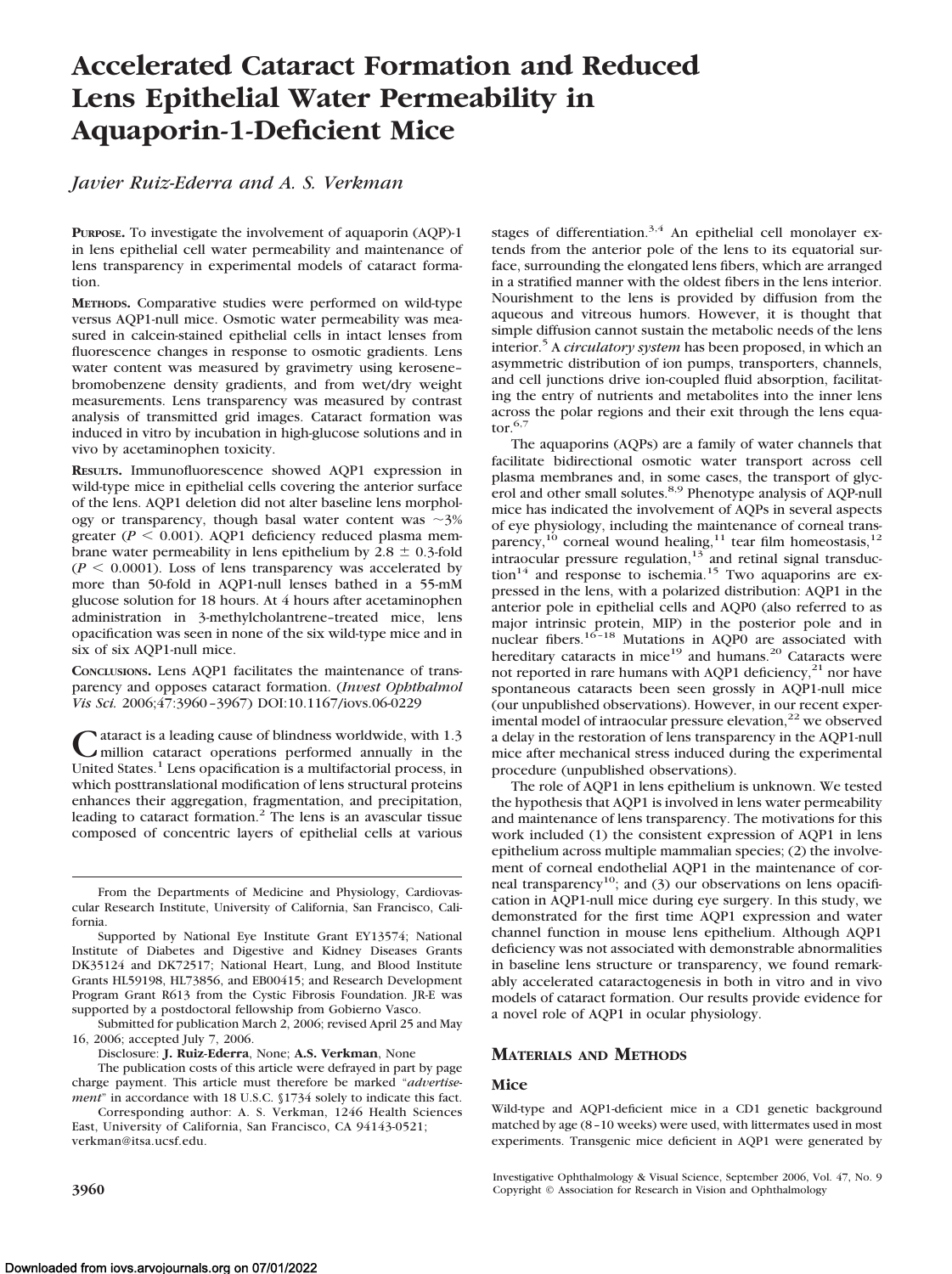targeted gene disruption as described. $23$  Investigators were blinded to mouse genotype information in all functional studies until completion of experiments. All experimental methods and animal care procedures adhered to the ARVO Statement for the Use of Animals in Ophthalmic and Vision Research, and were approved by the University of California, San Francisco Institutional Animal Care and Use Committee (IACUC).

#### **Lens Isolation**

Lenses were isolated from globes by a posterior approach in which the corneal surface was placed on PBS-soaked filter paper. The scleral tissue was partitioned into four quadrants and excess tissue removed by cutting the zonules without touching the lens capsule. Special care was taken to avoid damage to the lens epithelium. For measurement of water permeability, lenses were immobilized on a glass coverslip with cyanoacrylate with the epithelium facing up. For measurement of lens water content, immunoblot, and in vitro opacity analysis, lenses were placed in phosphate-buffered saline (PBS), extraction buffer, and 199 medium (Invitrogen-Gibco, Grand Island, NY), respectively.

#### **Histology and Immunohistochemistry**

For examination of baseline lens properties, isolated lenses were transferred to a PBS-containing well with the anterior surface facing up. Digital images were acquired with a stereo-zoom microscope (SMZ1500; Nikon, Tokyo, Japan) equipped with a  $1.6\times$  objective lens (working distance, 24 mm; numerical aperture 0.21) and digital camera (Coolsnap HQ; Photometrics, Tucson, AZ). Lens diameter (from eight wild-type and eight AQP1-null mice) was measured using image analysis software (Spot; Universal Imaging, Sterling Heights, MI). For analysis of the epithelial cell morphology, lenses were loaded with calcein and mounted in a custom perfusion chamber, as described later, for water permeability measurements. Fluorescently stained epithelial cells on the lens surface were imaged with an epifluorescence microscope (Leica, Heidelberg, Germany) equipped with a digital camera (Spot; Universal Imaging). For paraffin sections, globes were fixed by immersion in 10% formalin for 48 hours, processed in increasing concentrations of ethanol and then in a clearing agent (Citrisolv; Fisher Scientific, Los Angeles, CA), and embedded in paraffin. Five-micrometer-thick sagittal sections from the central eye were used, taking the optic nerve and pupil as reference points. For immunohistochemistry, sections were deparaffinized in the clearing agent and rehydrated in graded ethanols. After epitope retrieval with citrate buffer (10 mM sodium citrate, 0.05% Tween 20 [pH 6.0], 30 minutes, 95–100°C), sections were blocked with goat serum and incubated with rabbit anti-AQP1 or anti-AQP0 antibodies (both at 1:500; Chemicon, Temecula, CA). Primary antibody was detected with the avidin-biotin complex kit (Vectastain; Vector Laboratories, Burlingame, CA), and developed with 3,3-diaminonzidine. Nuclei were stained with hematoxylin (1:10,000; Fisher Scientific).

#### **Immunoblot Analysis**

Lenses of wild-type and AQP1-null mice were isolated and homogenized in 250 mM sucrose, 1 mM EDTA, 2  $\mu$ g/mL aprotinin, 2  $\mu$ g/mL pepstatin A, 2  $\mu$ g/mL leupeptin, and 100  $\mu$ M serine protease inhibitor (Pefabloc; Sigma-Aldrich, St. Louis, MO). Homogenates were centrifuged at 1500*g* for 10 minutes and the supernatant was loaded onto a  $4\%$  to 12% sodium dodecyl sulfate-polyacrylamide gel (10  $\mu$ g/lane). Protein was transferred to a polyvinylidene difluoride membrane and incubated with rabbit anti-AQP1 or anti-AQP0 antibody (1:1000; Chemicon) or anti- $\beta$ -actin antibody (1:1000; Sigma-Aldrich), followed by horseradish peroxidase-linked anti-rabbit IgG (1:10,000; GE Healthcare, Piscataway, NJ), and visualized using enhanced chemiluminescence (Roche Diagnostics, Indianapolis, IN). Protein band densitometry was performed (Scion Image for Macintosh; Scion, Frederick, MD), normalizing to actin immunoreactivity.

## **Calcein-Quenching Measurement of Water Permeability**

A calcein-quenching method developed originally for measurement of water permeability in astroglia<sup>24</sup> and used subsequently in corneal  $\text{cells}^{12}$  was adapted for measurement of osmotic water permeability in lens epithelial cells. Cytoplasmic calcein fluorescence is quenched by proteins and is hence sensitive to cell volume. Lenses were loaded with calcein by incubation for 30 minutes with calcein-AM (5  $\mu$ M; Invitrogen, Eugene, OR) at 37°C. A coverslip with attached lens was mounted in a custom-built perfusion chamber consisting of an acrylic platform containing two perfusion channels and one outlet, in which the coverslip made contact with a small area on the upper surface of the lens (see Fig. 4). The objective lens was focused just outside of the area where the coverslip made contact with the lens. The chamber volume was  $\sim$ 200  $\mu$ L with a solution exchange half-time of  $\le$ 125 ms at a 40-mL/min perfusion rate. For osmotic water permeability measurements, solutions were exchanged between PBS (300 mOsM) and hypotonic PBS (150 mOsM, 1:1 diluted with water). Solution osmolalities were measured with a freezing-point depression osmometer (Precision Systems, Natick, MA). Calcein fluorescence was measured continuously with an upright epifluorescence microscope (Leitz, Wetzlar, Germany) equipped a  $40\times$  air objective (working distance, 0.57 mm; numerical aperture, 0.65), halogen light source (Oriel Instruments, Irvine, CA), 14-dynode photomultiplier, an amplifier, and an analog-todigital converter. Data were recorded with custom software (written in LabView; National Instruments, Austin, TX). The time course of fluorescence in response osmotic gradients was fitted to a single exponential constant,  $\tau$ :  $F(t) = A + Be^{-t/\tau}$ , where *A* and *B* are related to system sensitivity and background signal. An approximately linear dependence of calcein fluorescence on cell volume was assumed, as described.<sup>12,24</sup>

#### **Measurement of Lens Water Content**

Lens water content was measured by gravimetry (column densitometry), based on a high-precision method developed to measure brain water content.<sup>25</sup> Mixtures of a light solvent (kerosene; K) and a heavy solvent (bromobenzene; BB) were used to prepare a gradient in a 100-mL cylinder. The mixtures consisted of 58.5 mL K+41.5 mL BB adjusted to a specific gravity (sp gr) of 1.1725 (stock A), and 44.36 mL  $K+55.63$  mL BB to give a sp gr of  $1.0750$  (stock B). These values were determined empirically from pilot studies performed on lenses by using a wide gradient. With the two stocks, 10 mixtures were made (10 mL each) with different proportions (from 10:0 to 2:8 parts of A and B, respectively). The 10 mixtures were carefully layered using PE-60 polyethylene tubing (0.76 mm inner diameter) and the column allowed to stand for 60 to 90 minutes to linearize. Final sp gr was 1.1725 on the bottom and 1.0950 on the top of the column.

Each column was calibrated with solution standards consisting of NaCl (dried in a vacuum oven at 100°C overnight) dissolved in purified water. Four stock solutions were prepared containing 21, 19, 17, and 15 g of NaCl per 100 mL water, corresponding to specific gravities of 1.1579, 1.1418, 1.1260, and 1.1105, respectively Just before lens gravimetry measurements,  $3 \mu$ L aliquots of each standard were gently placed on top the column with a pipette, and their position in the column recorded after 1 minute. For measurements on lenses, immediately after removal, the left lens of each mouse was incubated for 10 minutes in 300 mOsM PBS, and the right lens in 200 mOsM PBS. Before transferring to the column, excess surface fluid was removed by gentle rolling lenses on an eye spear (Merocel; Medtronic Solan, Jacksonville, FL). Lens sp gr was determined from its position in the column at 2 minutes, using NaCl calibration data to convert position to sp gr.

In some experiments, lens water content was estimated by wet-todry weight measurements. Freshly excised lenses (12 from wild-type and 12 from AQP1-null mice) were weighed, dried in a vacuum at 130°C until constant weight was attained (generally 2 days), and weighed. Weight pairs from each lens were used to compute percentage water content.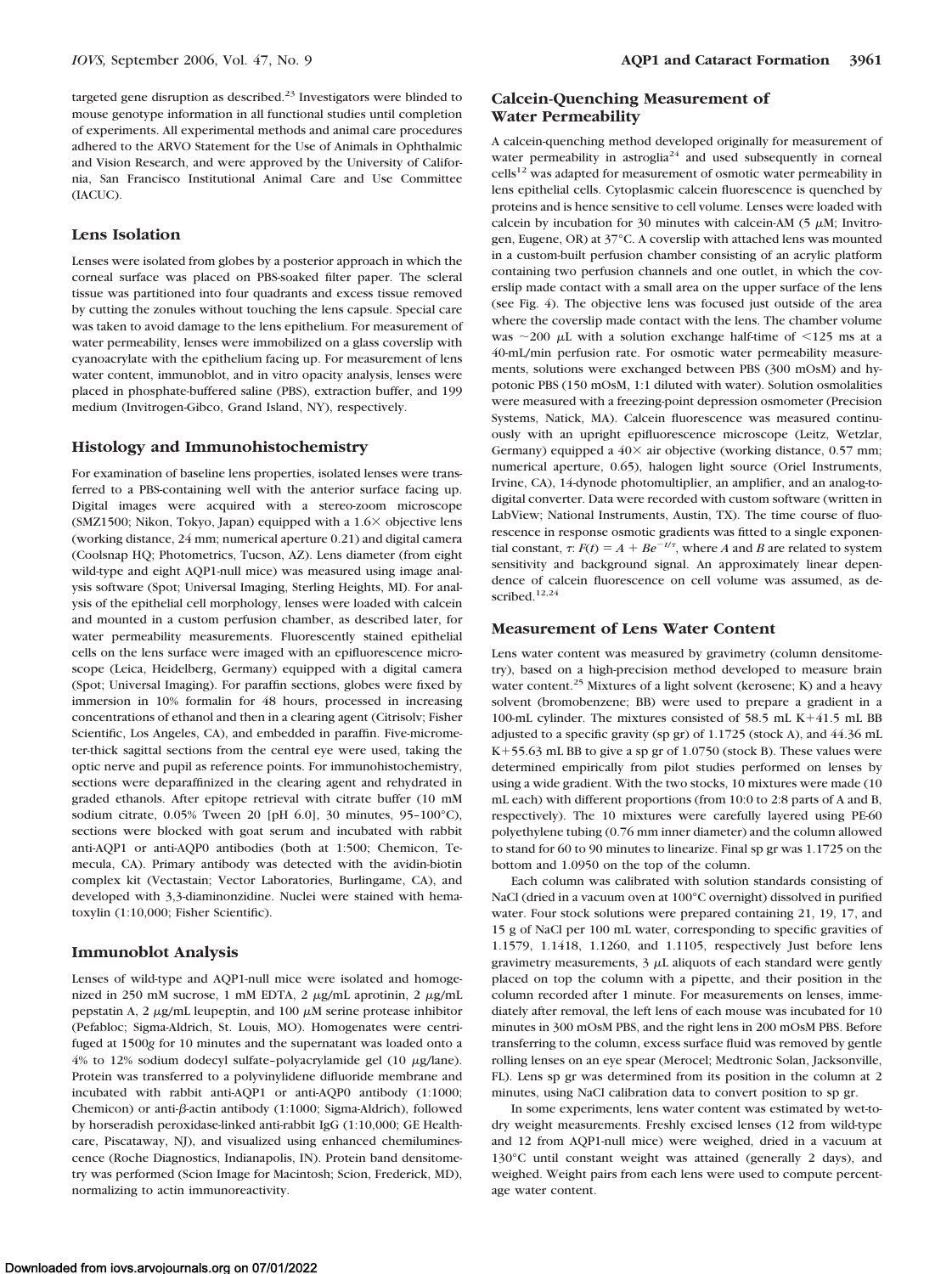

### **In Vitro Model of Cataract Formation**

A high-glucose model of in vitro cataractogenesis was used as described.<sup>26,27</sup> Lenses were isolated and transferred to 24-well tissue culture plates containing medium 199 supplemented with 55.6 mM glucose, 25 mM HEPES, 100 U  $\cdot$  mL<sup>-1</sup> penicillin, and 100 mg/mL streptomycin. Incubations were performed at 37°C in a humidified atmosphere containing 5% CO<sub>2</sub> Control lenses were processed identically but with a normal glucose concentration of 5.56 mM. After 18 to 20 hours, lens opacity was quantified with a stereo-zoom microscope (SMZ1500; Nikon) and digital camera (Coolsnap HQ; Photometrics). As diagrammed (Fig. 5A), lenses were placed on a metal grid used for transmission electron microscopy, illuminated from below with monochromatic green light ( $\lambda = 515$  nm), and imaged after manual focus. Contrast ratios (maximum-to-minimum transmitted signal) were determined from 16 linear scans per image, averaging intensities of grid versus nongrid regions.

#### **In Vivo Model of Cataract Formation**

In vivo cataractogenesis was induced by treating mice with the analgesic-antipyretic acetaminophen (Sigma-Aldrich), as described.<sup>28</sup> Mice were pretreated with the cytochrome p-448 inducer, 3-methycholantrene (200 mg/kg in corn oil, 25 mL/kg intraperitoneal). After 48 hours, acetaminophen (700 mg/kg in water, 5 mL/kg IP) was given. Cataract formation was evaluated at 4 hours using a stereozoom mi**FIGURE 1.** Properties of lenses from wild-type and AQP1-null mice. (**A**) *Left:* lens diameter (mean  $\pm$  SE, six lenses per genotype); *right*: transmitted light photographs of lenses. Lenses on *bottom* panels were placed above grids and focus adjusted to give sharp grid images. (**B**) *Left*: area of epithelial cells at the lens anterior surface (SE, three lenses per genotype); *right*: fluorescence micrographs of lenses after epithelial cell staining with calcein. (**C**) Hematoxylin and eosin–stained paraffin sections of lenses.

croscope (SMZ1500; Nikon). Mice were anesthetized (0.8 L/min oxygen containing 2% isoflurane; Minrad, Bethlehem, PA) and mydriasis was induced 5 minutes before observation with 1 drop of 1% tropicamide. Lens opacification was scored on a 0 to 3 scale (0, no opacity; 3 severe total lens opacification). Some experiments were performed in AQP3-null mice in a CD1 genetic background, generated as described,<sup>29</sup> which manifest polyuria, as do AQP1-null mice. AQP3 is not expressed in the lens.

#### **Statistical Analysis**

Data are expressed as the mean  $\pm$  SE, with statistical comparisons between groups made with the two-tailed Student's *t*-test.

#### **RESULTS**

### **AQP1 Expression in Lens Epithelium and Baseline Lens Properties**

Baseline lens morphology and transparency were not altered by AQP1 deletion. Figure 1A (left) shows similar size (diameter) of lenses from wild-type  $(+/+)$  and AQP1-null  $(-/-)$  mice  $(P = 0.9)$ . Figure 1A (right) shows photographs of lenses, with the photographs on the bottom showing transmitted light images of grids through the lens. Baseline lens transparency, as quantified by contrast analysis of such transmitted grid images,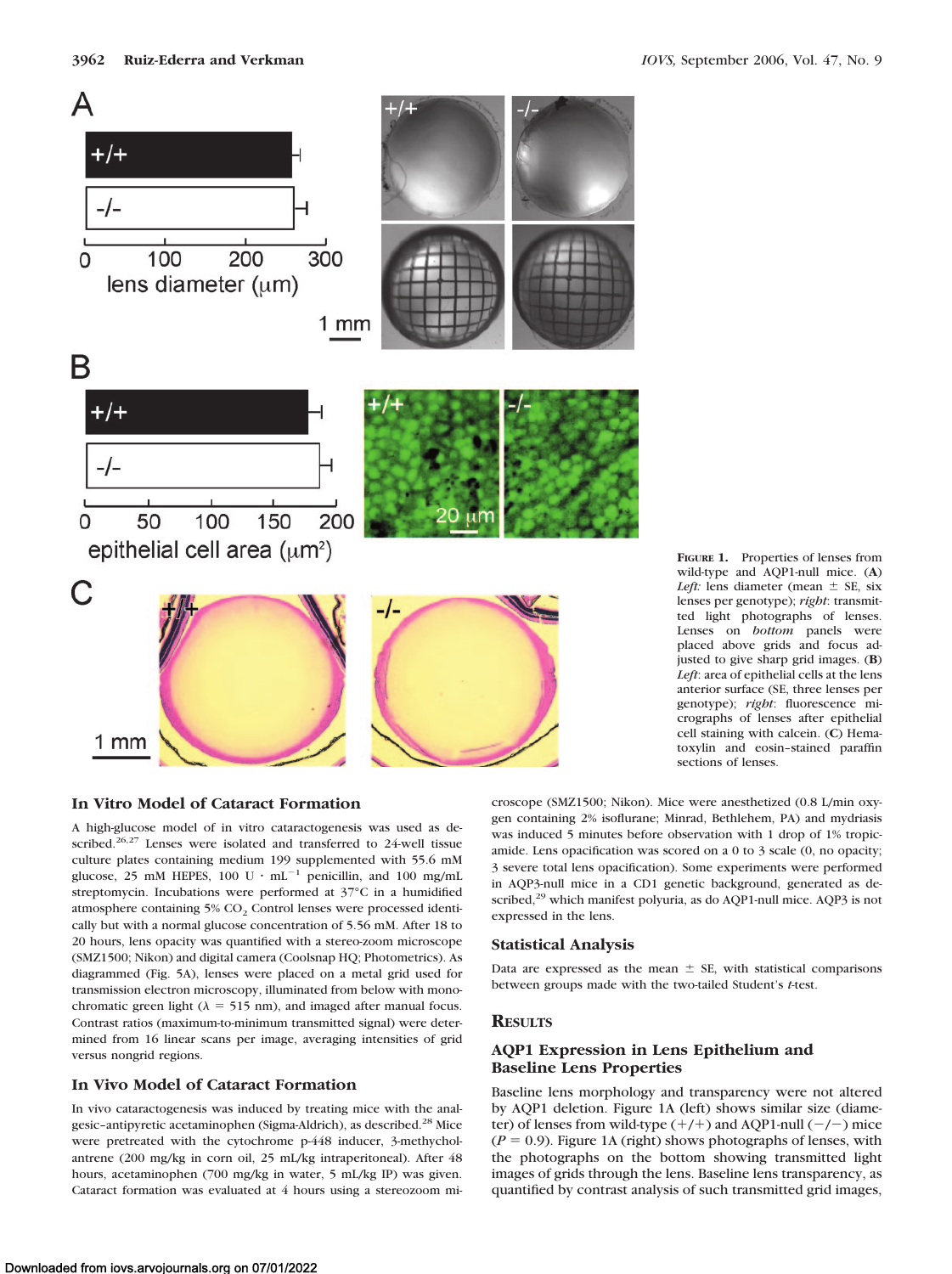**FIGURE 2.** Aquaporin expression in mouse lens. (**A**) *Left*: Immunocytochemistry showing AQP1 protein expression (*brown*) in anterior epithelial cells of lens in wild-type mouse; *inset*: high magnification; *middle*: absence of AQP1 immunoreactivity in lens from AQP1-null mouse; *right*: immunoblot analysis of AQP1 in lens homogenates  $(10 \mu g)$  protein per lane). (**B**) *Left*: immunocytochemistry showing AQP0 protein expression in lens fiber cells from wild-type and AQP1-deficient lenses. *Middle*: immunoblot analysis of AQP0 (same homogenate as in  $A$ ) and  $\beta$ -actin. Right: normalized AQP0/ß-actin expression (SE,  $n = 4$ ).



was similar ( $P = 0.13$ ) in wild-type (762  $\pm$  90) and AQP1-null  $(623 \pm 110)$  mice (see Fig. 5 for details). Lens epithelial cell morphology, assessed after calcein fluorescence staining, was similar in wild-type and AQP1-null mice  $(P = 0.23)$ , as seen grossly or by quantification of epithelial cell area (Fig. 1B). Finally, lens morphology in hematoxylin-eosin–stained paraffin sections showed no differences between phenotypes (Fig. 1C).

Immunocytochemistry showed AQP1 protein expression in epithelial cells at the anterior pole of the lens in wild-type mice, with no specific staining in AQP1-null mice (Fig. 2A). AQP1 staining was seen in both the apical and basolateral membranes of the anterior epithelial cells (Fig. 2A, left; highmagnification inset) and was not detectable in the fiber cells. Immunoblot analysis with AQP1 antibody showed a band at  $\sim$ 28 kDa, corresponding to nonglycosylated AQP1, and a more diffuse band at  $\sim$ 34 kDa, corresponding to glycosylated AQP1 (Fig. 2A, right). These bands were absent in lenses from AQP1 null mice. AQP0 was strongly expressed in lens fiber cells, but was absent in the anterior epithelial cells (Fig. 2B, left). Immunoblot with AQP0 antibody gave a band at  $\sim$ 26 kDa in wildtype and AQP1-null lenses (Fig. 2B, middle). Normalizing for  $\beta$ -actin, AQP1 deletion did not significantly affect lens AQP0 protein expression (Fig. 2B, right).

Lens water content was measured by column densitometry (gravimetry), an approach used extensively for measurement of brain water content. A kerosene/BB density gradient was prepared such that lens density (sp gr) could be determined with great precision (better than 1 part in 1000) from the lens position in the column. NaCl-water standards were used to

calibrate the column position with specific gravity (Fig. 3A). Basal water content was significantly greater in lenses from AQP1-null mice ( $P \le 0.001$ ), with specific gravities of 1.142  $\pm$ 0.001 (wild-type) and  $1.132 \pm 0.002$  (AQP1-null; Fig. 3B), corresponding to a 2.8%  $\pm$  0.2% greater basal water content in AQP1-null mice. After a 10-minute incubation in hypotonic saline (200 mOsM), water content in lenses increased, with a significantly greater increase in water content in lenses from wild-type versus AQP1-null mice  $(P \le 0.05$ ; Fig. 3C). Basal lens water content was estimated independently from wet and dry lens weights. Using 12 wild-type and 12 AQP1-null lenses, computed percentages of water content were 58.9  $\pm$  0.7 (wild-type) and  $61.2 \pm 0.9$  (AQP1-null). Although there is a trend toward greater water content in AQP1-null lenses, differences did not reach significance ( $P = 0.06$ ). Because of the small size of the mouse lens (weight  $\sim$  7 mg), wet– dry weight measurements had substantially more variability than column gravimetric measurements.

### **Reduced Lens Epithelial Water Permeability in AQP1 Deficiency**

Osmotic water permeability in lens epithelial cells was measured with a calcein-quenching method from the kinetics of cytoplasmic calcein fluorescence in response to externally applied osmotic gradients (perfusate of 300 vs. 150 mOsM PBS). Measurements were made on calcein-stained lenses in a custom perfusion chamber designed for rapid solution exchange while immobilizing the lens body (Fig. 4A). Cell swell-

**FIGURE 3.** Lens water content. (**A**) *Left*: schematic of the BB-kerosene density gradient column used to measure lens water content; *right*: calibration of column position of NaCl/ water standards and specific gravity (Sp Gr). Basal water content (**B**) and increase in water content (**C**) after 10 minutes of incubation in hypotonic saline  $\left( \bullet \right)$ , individual lenses;  $\circ$ mean  $\pm$  SE).  $^{*}P$  < 0.05;  $^{**}P$  < 0.001.

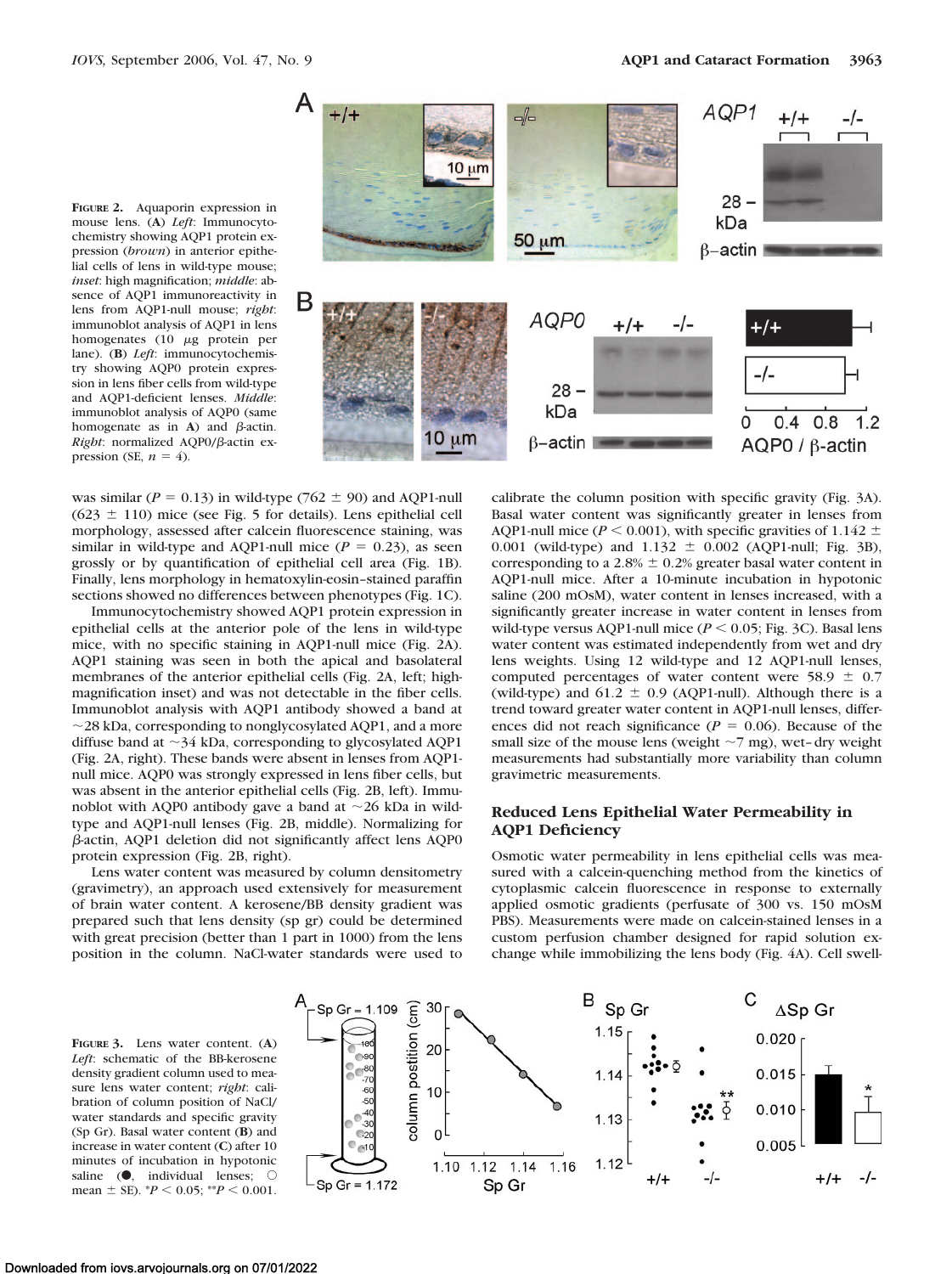

**FIGURE 4.** Osmotic water permeability in lens epithelial cells. (**A**) *Top*: diagram of lens-perfusion chamber showing freshly isolated lens glued at its posterior pole. The microscope objective was focused just outside of the area where the coverslip made contact with the lens. *Bottom*: chamber solution-exchange time measurement in response to perfusion with PBS followed by dilute fluorescein in PBS. (**B**) Representative calcein fluorescence recordings in response to hypo-osmolar challenge. (**C**) Reciprocal exponential time constants for osmotic equilibration  $(\tau^{-1}$ , in s<sup>-1</sup>) in lenses from wild-type and AQP1-null mice. (O) The individual lenses; (O) mean  $\pm$  SE.  $*P < 0.0001$ .

ing dilutes cytoplasmic proteins, resulting in increased cytoplasmic calcein fluorescence (reduced quenching). Lens epithelial cell swelling in response to changing perfusate osmolarity from 300 to 150 mOsM produced a 5% to 8% increase in calcein fluorescence. Figure 4B shows the representative kinetics of reversible cell swelling in response to serial perfusion with solutions of osmolarities of 300 and 150 mOsM. Osmotic equilibration was significantly slowed  $(3.4 \pm 0.6 \text{ fold})$ in lenses from AQP1-null mice ( $P < 0.0001$ ), with  $\tau^{-1}$  of  $0.15 \pm 0.03$  s<sup>-1</sup> (wild-type) vs.  $0.047 \pm 0.006$  s<sup>-1</sup> (AQP1-null; Fig. 4C). Osmotic water permeability coefficients  $(P_f)$  of lens epithelial cell membranes, estimated from  $\tau^{-1}$  and an epithelial cell layer thickness of  $\sim$ 8  $\mu$ m from histologic sections, were 0.020 cm/s (wild-type) and 0.007 cm/s (AQP1-null). The high  $P_f$  in lens epithelial cells in wild-type mice is thus due to AQP1-facilitated osmotic water transport. Our  $P_f$  in wild-type mouse lens epithelium is similar to that of 0.012 cm/s measured recently by Varadaraj et al. $30$  in freshly isolated rabbit lens epithelial cells.

#### **Accelerated Cataract Formation in AQP1 Deficiency**

In vitro and in vivo models were used to investigate the involvement of AQP1 in cataract development. Cataract formation was induced in vitro by incubation of lenses in high glucose–containing solutions at 37°C. Lens opacification was quantified by contrast analysis of transmitted grid images, as shown in Figure 5A. After 18 hours of incubation, all lenses from wild-type mice remained grossly transparent, whereas all lenses from AQP1-null mice showed some degree of opacity. Representative images of four wild-type and four AQP1-deficient lenses are shown in Figure 5B. Some lenses showed focal cortical opacities, representing  $~50\%$  of the lens surface, whereas in the more severe cases opacity extended to the entire lens surface. The mean contrast ratio was significantly lower in the lenses from AQP1-null mice, with contrast ratios of  $467 \pm 20$  (wild-type) and  $7 \pm 2$  (AQP1-null; Fig. 5C). From this analysis, lenses from AQP1-null mice showed a  $67 \pm 5$ -fold  $(P < 0.001)$  accelerated loss of transparency.

In vivo cataract formation was studied using an acetaminophen toxicity model in which acetaminophen was administered in 3-methycholantrene pretreated mice. Lenses were examined in anesthetized mice at 4 hours of acetaminophen administration. As shown in Figure 6A, there was little opacification in lenses from wild-type mice, with moderate-tomarked opacification in lenses from AQP1-null mice. Photographs of intact eyes are shown on the left and of freshly enucleated lenses on the right. Opacity scores from a series of



**FIGURE 5.** In vitro cataract induction by incubation with high-glucose solution. (**A**) Diagram of the apparatus used to quantify lens transparency, showing isolated lens in saline on a metal grid, illuminated from below with monochromatic green light. (**B**) Photographs of grid images transmitted through lenses of four wild-type and four AQP1-deficient mice after an 18-hour incubation in high-glucose solution. (**C**) Contrast ratios of transmitted grid images. Control, measurements on freshly isolated lenses. (C) Individual lenses; ( $\circ$ ) mean  $\pm$  SE. \**P* < 0.0001.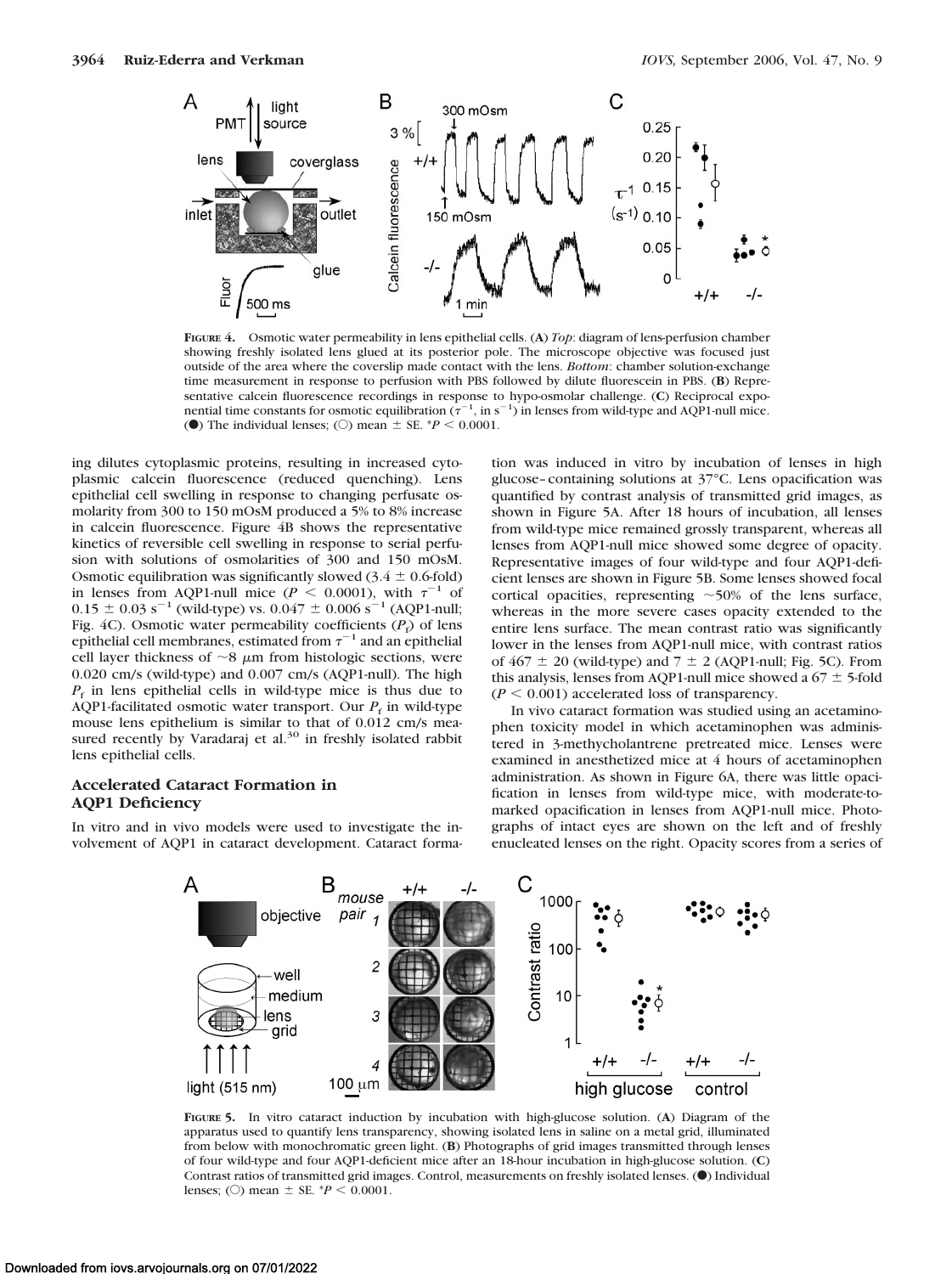

**FIGURE 6.** In vivo cataract induction by acetaminophen. (**A**) *Left*: representative photographs of eyes of two wild-type and two AQP1-null mice 4 hours after acetaminophen administration. *Right*: Photographs of freshly enucleated lenses. (**B**) Opacification of individual lenses from acetaminophen-treated wild-type, AQP1-null, and AQP3-null mice. Opacity scored from 0 (no opacity) to 3 (severe opacification of entire lens). ( $\bullet$ ) Individual lenses; ( $\circ$ ) mean  $\pm$  SE.  $*P < 0.001$ .

mice, as summarized in Figure 6B, were  $2.7 \pm 0.3$  (wild-type) and  $0.7 \pm 0.2$  (AQP1-null;  $P \le 0.001$ ). As a control for possible systemic effects of polyuria in AQP1 null mice, studies were also performed on AQP3-null mice, which are polyuric, similar to AQP1-null mice.<sup>29</sup> The lens opacity score in these identically acetaminophen-treated mice was  $0.3 \pm 0.3$ , supporting the data from in vitro studies that the accelerated lens opacification in AQP1-deficient mice is a consequence of lens AQP1 deficiency.

#### **DISCUSSION**

We report functional expression of AQP1 in epithelial cells at the anterior pole of mouse lens, and evidence for involvement of AQP1 in maintaining lens transparency in experimental models of cataractogenesis. Lenses of AQP1-null mice did not differ from lenses of wild-type mice in size, gross or histologic appearance, or baseline transparency, yet AQP1-deficient lenses had a small but significantly greater baseline water content than did lenses from wild-type mice. Lenses of AQP1 null mice showed markedly greater opacity than did lenses of wild-type mice in an in vitro model of cataract formation caused by an 18-hour incubation in medium containing high glucose and in an in vivo model of cataract formation caused by acetaminophen toxicity.

The greater water content in AQP1-deficient compared with wild-type lenses was an unexpected observation that may be physiologically relevant to lens fluid movement. Based on the asymmetric distribution of ion pumps, transporters, channels, and cell junctions on the lens surface, a "circulatory" system has been proposed to facilitate nutrient delivery to the lens interior. Current data, albeit indirect, favor circulation of water and solutes around and through the lens, rather than unidirectional flux through the lens.<sup>6</sup> This circulation hypothesis is based on modeling of nonhomogeneous distributions of currents around free-standing rat lenses measured with a vibrating probe.6,7,31 However, conflicting data have come from studies in isolated rabbit lenses, showing unidirectional fluxes in posterior-to-anterior or anterior-to-posterior directions.<sup>5,32</sup> Recently, measurement of fluid movement in isolated bovine lens using a chamber that separated the lens into three regions (anterior and equatorial epithelial and posterior pole) indicated inward fluid movement at the anterior lens surface, and outward flux at the lens equator and posterior surfaces (Candia et al. *IOVS* 2003;44:ARVO E-Abstract 3455). Although our data do not permit a definitive conclusion about the magnitude or mechanisms of lens fluid movement, they suggest outward fluid flux at the anterior surface and/or the lens equator, because AQP1-null mice manifest reduced anterior surface water permeability and greater basal water content.

Incubation of lenses in high-glucose medium has been used in many studies to test the cataractogenic effects of various metabolites, drugs, and chemicals.<sup>26,28,33</sup> The glucose concentration required in vitro for cataract induction is in accordance with that reported in vivo for permeation of glucose in diabetic cataracts.<sup>34</sup> Current mechanisms proposed to link hyperglycemia and cataractogenesis include nonenzymatic glycation of lens proteins, oxidative stress, and activation of the polyol pathway.35 Of these mechanisms, the polyol pathway may be related to lens water permeability and water channels, because osmotic homeostasis may be disturbed by conversion of glucose into sorbitol in lenses bathed in high-glucose solutions.<sup>36</sup>

Acetaminophen at high dose has been reported to produce acute anterior cataracts in mice and rabbits.<sup>37,38</sup> In this model cataract formation involves acetaminophen conversion to a toxic reactive semiquinone metabolite (*N*-acetyl-*p*-benzoquinone imine [NAPQI]) by hepatic cytochrome p450. NAPQI is thought to be transported from the liver to the eye through the blood, causing damage to the lens epithelium and anterior cortical cataract.<sup>39</sup> NAPQI is proposed to cause  $Ca^{2+}$  release from mitochondria and endoplasmic reticulum of lens epithelial and cortical fiber cells, which may interact with crystalline proteins or activate degradative enzymes, such as calpain, leading to anterior cataract in the cortex, where mitochondriarich cells are located. $40$  In this study, we found evidence of cortical cataract in AQP1-null mice in the acetaminophen toxicity model often at the anterior pole of the lens, where AQP1 is normally expressed.

The mechanisms by which AQP1 protects the lens against opacification in models of cataract formation are uncertain. AQP1 is a water-selective transporting protein, and its deletion in mice produces a variety of abnormalities, including defective urinary concentrating ability, $41$  reduced epithelial fluid secretion, $13$  and impaired tumor angiogenesis and cell migration.<sup>42</sup> The involvement of AQP1 in each of these processes was ascribable to its water-transporting function (reviewed in Ref. 9). Corneas of AQP1 null mice have reduced baseline thickness, and manifest remarkably greater fluid accumulation and opacification than do wild-type corneas in experimental models of corneal swelling.10 The mechanisms responsible for impaired maintenance of corneal transparency are unclear, because corneal endothelial cell cultures, although showing reduced osmotic water permeability in AQP1 deficiency, do not show defective isotonic fluid absorption. AQP1 is expressed over the entire surface of the corneal endothelial cell membrane, suggesting high water flux through these membranes.<sup>43</sup> Fischbarg et al.<sup>44</sup> have speculated about the possible involvement of AQP1 in electro-osmotic fluid transport in cornea and in corneal endothelial cell volume regulation, perhaps by interaction of AQP1 with membrane solute transporters.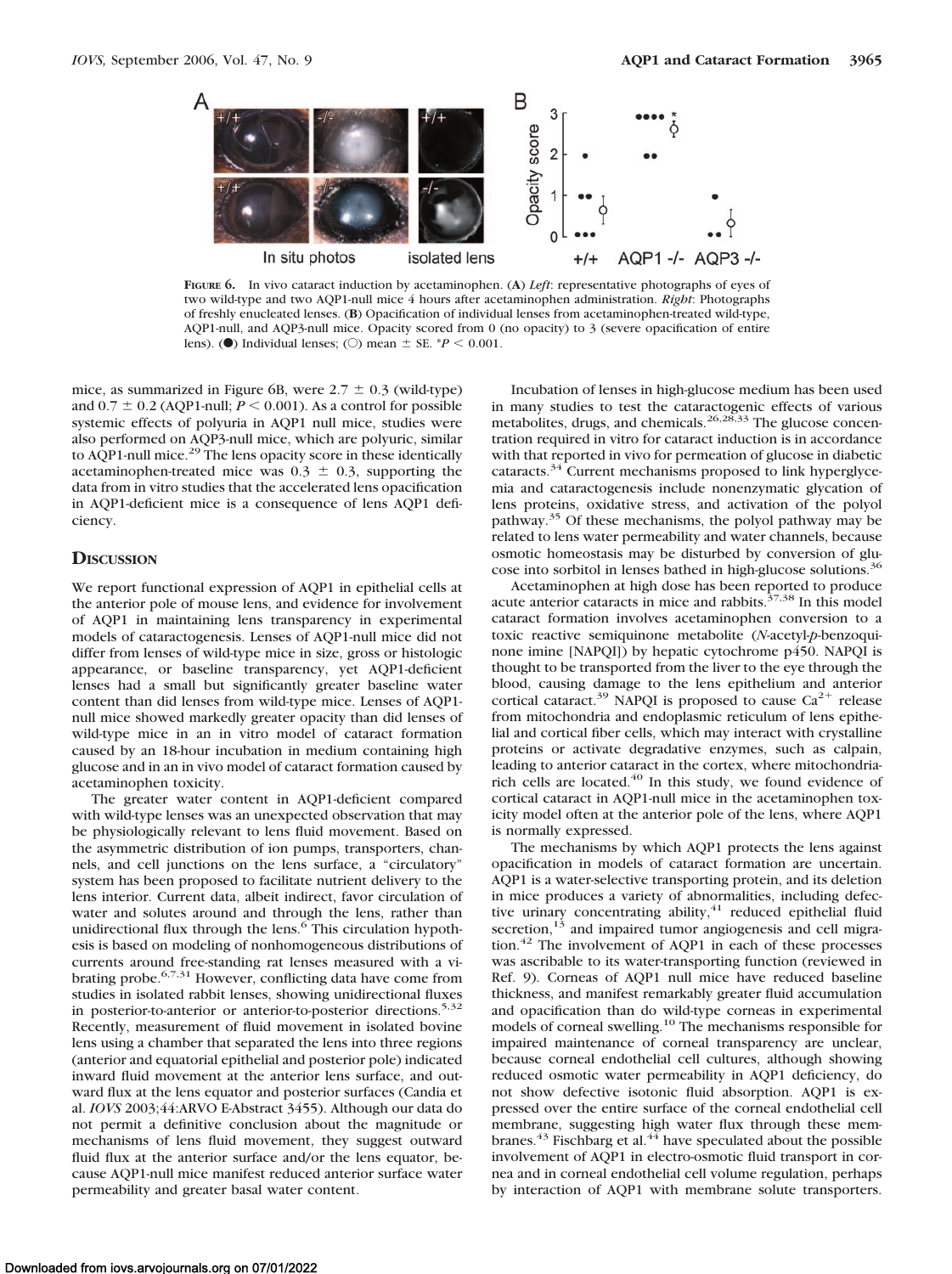Similar mechanisms of AQP1-dependent fluid transport could apply in lens, which, like the corneal endothelium, appears to manifest reduced ability to expel excess fluid under stress.

AQP0 is essential for lens transparency.<sup>19,20</sup> It has been estimated that AQP0 constitutes more than 50% of the membrane protein of the lens fibers.<sup>16,17</sup> Unlike AQP1, AQP0 has a widespread distribution throughout lens fibers, but is absent in lens epithelial cells. Another interesting difference is that AQP0 (but not AQP1) water permeability is pH and  $Ca^{2+}$  regulated.<sup>45</sup> Also, AQP0 has at least 40 times lower water permeability than does AQP1.<sup>46</sup> Because of its low water permeability it has been proposed that AQP0 may be involved in regulating the resistance of the paracellular pathway, rather than in controlling cell membrane water permeability.<sup>4</sup> Although there is direct evidence against AQP0 function as a gap junction channel,  $^{16}$ recent studies showed specific microdomain arrangements and interactions of AQP0 with different membrane proteins, suggesting AQP0 involvement in fiber-fiber adhesion.<sup>4</sup> Another proposed role of AQP0 is in acting as a scaffold for organizing  $\gamma$ -crystallins in lens fibers.<sup>47</sup> The mechanism of cataract formation in individuals bearing AQP0 mutations is not clear. It has been proposed that AQP0 facilitates fiber cell adherence, and hence the fiber cell shape, size, and order, that are necessary for lens transparency.48 AQP0 may also play a role in establishing the refractive index of the crystalline lens, by acting as a conduit for fiber cell dehydration.<sup>20</sup>

Increased water content in the lens nucleus with age is thought to be related to changes in AQP0 content or structure.<sup>49,50</sup> Our results showing increased lens water content in AQP1 deficiency suggest the possibility that reduced lens AQP1 expression with age may be involved as well. Although age-dependent AQP1 expression in mouse lens was not quantified, nor are we aware of such data in human lens, the expression of several AQPs, including AQP1, is reduced with age in nonocular tissues such as kidney. $51$ 

In conclusion, our study provides the first functional evidence of the role of AQP1 in lens epithelial water permeability, maintenance of normal lens hydration, and protection of the lens from opacification in experimental models of cataractogenesis.

#### *Acknowledgments*

The authors thank Liman Qian and Louise Han for mouse breeding and genotype analysis, Eugene Solenov for help in designing the lens perfusion chamber, and Marc H. Levin for helpful advice throughout the investigation.

#### *References*

- 1. Minassian DC, Reidy A, Desai P, Farrow S, Vafidis G, Minassian A. The deficit in cataract surgery in England and Wales and the escalating problem of visual impairment: epidemiological modelling of the population dynamics of cataract. *Br J Ophthalmol*. 2000;84:4 – 8.
- 2. Hockwin O, Kojima M, Muller-Breitenkamp U, Wegener A. Lens and cataract research of the 20th century: a review of results, errors and misunderstandings. *Dev Ophthalmol*. 2002;35:1–11.
- 3. Kuwabara T. The maturation of the lens cell: a morphologic study. *Exp Eye Res*. 1975;20:427– 443.
- 4. Zampighi GA, Eskandari S, Kreman M. Epithelial organization of the mammalian lens. *Exp Eye Res*. 2000;71:415– 435.
- 5. Fischbarg J, Diecke FP, Kuang K, et al. Transport of fluid by lens epithelium. *Am J Physiol*. 1999;276:C548 –C557.
- 6. Mathias RT, Rae JL, Baldo GJ. Physiological properties of the normal lens. *Physiol Rev*. 1997;77:21–50.
- 7. Candia OA. Electrolyte and fluid transport across corneal, conjunctival and lens epithelia. *Exp Eye Res*. 2004;78:527–535.
- 8. Agre P, Kozono D. Aquaporin water channels: molecular mechanisms for human diseases. *FEBS Lett*. 2003;555:72–78.
- 9. Verkman AS. More than just water channels: unexpected cellular roles of aquaporins. *J Cell Sci*. 2005;118:3225–3232.
- 10. Thiagarajah JR, Verkman AS. Aquaporin deletion in mice reduces corneal water permeability and delays restoration of transparency after swelling. *J Biol Chem*. 2002;277:19139 –19144.
- 11. Levin MH, Verkman AS. Aquaporin-3-dependent cell migration and proliferation during corneal re-epithelialization. *Invest Ophthalmol Vis Sci*. In press.
- 12. Levin MH, Verkman AS. Aquaporin-dependent water permeation at the mouse ocular surface: in vivo microfluorimetric measurements in cornea and conjunctiva. *Invest Ophthalmol Vis Sci*. 2004;45: 4423– 4432.
- 13. Zhang D, Vetrivel L, Verkman AS. Aquaporin deletion in mice reduces intraocular pressure and aqueous fluid production. *J Gen Physiol*. 2002;119:561–569.
- 14. Li J, Patil RV, Verkman AS. Mildly abnormal retinal function in transgenic mice without Müller cell aquaporin-4 water channels. *Invest Ophthalmol Vis Sci*. 2002;43:573–579.
- 15. Da T, Verkman AS. Aquaporin-4 gene disruption in mice protects against impaired retinal function and cell death after ischemia. *Invest Ophthalmol Vis Sci*. 2004;45:4477– 4483.
- 16. Bok D, Dockstader J, Horwitz J. Immunocytochemical localization of the lens main intrinsic polypeptide (MIP26) in communicating junctions. *J Cell Biol*. 1982;92:213–220.
- 17. Fitzgerald PG, Bok D, Horwitz J. Immunocytochemical localization of the main intrinsic polypeptide (MIP) in ultrathin frozen sections of rat lens. *J Cell Biol*. 1983;97:1491–1499.
- 18. Hasegawa H, Lian SC, Finkbeiner WE, Verkman AS. Extrarenal tissue distribution of CHIP28 water channels by in situ hybridization and antibody staining. *Am J Physiol*. 1994;266:C893–C903.
- 19. Berry V, Francis P, Kaushal S, Moore A, Bhattacharya S. Missense mutations in MIP underlie autosomal dominant 'polymorphic' and lamellar cataracts linked to 12q. *Nat Genet*. 2000;25:15–17.
- 20. Shiels A, Bassnett S, Varadaraj K, et al. Optical dysfunction of the crystalline lens in aquaporin-0-deficient mice. *Physiol Genomics*. 2001;7:179 –186.
- 21. Preston GM, Smith BL, Zeidel ML, Moulds JJ, Agre P. Mutations in aquaporin-1 in phenotypically normal humans without functional CHIP water channels. *Science*. 1994;265:1585–1587.
- 22. Ruiz-Ederra J, Verkman AS. Mouse model of sustained elevation in intraocular pressure produced by episcleral vein occlusion. *Exp Eye Res*. 2006;82:879 – 884.
- 23. Ma T, Yang B, Gillespie A, Carlson EJ, Epstein CJ, Verkman AS. Severely impaired urinary concentrating ability in transgenic mice lacking aquaporin-1 water channels. *J Biol Chem*. 1998;273:4296 – 4299.
- 24. Solenov E, Watanabe H, Manley GT, Verkman AS. Sevenfold-reduced osmotic water permeability in primary astrocyte cultures from AQP-4-deficient mice, measured by a fluorescence quenching method. *Am J Physiol*. 2004;286:C426 –C432.
- 25. Marmarou A, Poll W, Shulman K, Bhagavan H. A simple gravimetric technique for measurement of cerebral edema. *J Neurosurg*. 1978; 49:530 –537.
- 26. Creighton MO, Stewart-DeHaan PJ, Ross WM, Sanwal M, Trevithick JR. Modelling cortical cataractogenesis: 1. In vitro effects of glucose, sorbitol and fructose on intact rat lenses in medium 199. *Can J Ophthalmol*. 1980;15:183–188.
- 27. Olofsson EM, Marklund SL, Karlsson K, Brannstrom T, Behndig A. In vitro glucose-induced cataract in copper-zinc superoxide dismutase null mice. *Exp Eye Res*. 2005;81:639 – 646.
- 28. Lubek BM, Avaria M, Basu PK, Wells PG. Pharmacological studies on the in vivo cataractogenicity of acetaminophen in mice and rabbits. *Fundam Appl Toxicol*. 1988;10:596 – 606.
- 29. Ma T, Song Y, Yang B, et al. Nephrogenic diabetes insipidus in mice lacking aquaporin-3 water channels. *Proc Natl Acad Sci USA*. 2000;97:4386 – 4391.
- 30. Varadaraj K, Kumari S, Shiels A, Mathias RT. Regulation of aquaporin water permeability in the lens. *Invest Ophthalmol Vis Sci*. 2005;46:1393–1402.
- 31. Robinson KR, Patterson JW. Localization of steady currents in the lens. *Curr Eye Res*. 1982;12:843– 847.
- 32. Fowlks WL. Demonstration of a net movement of water through the lens. *Experientia*. 1973;29:548 –549.